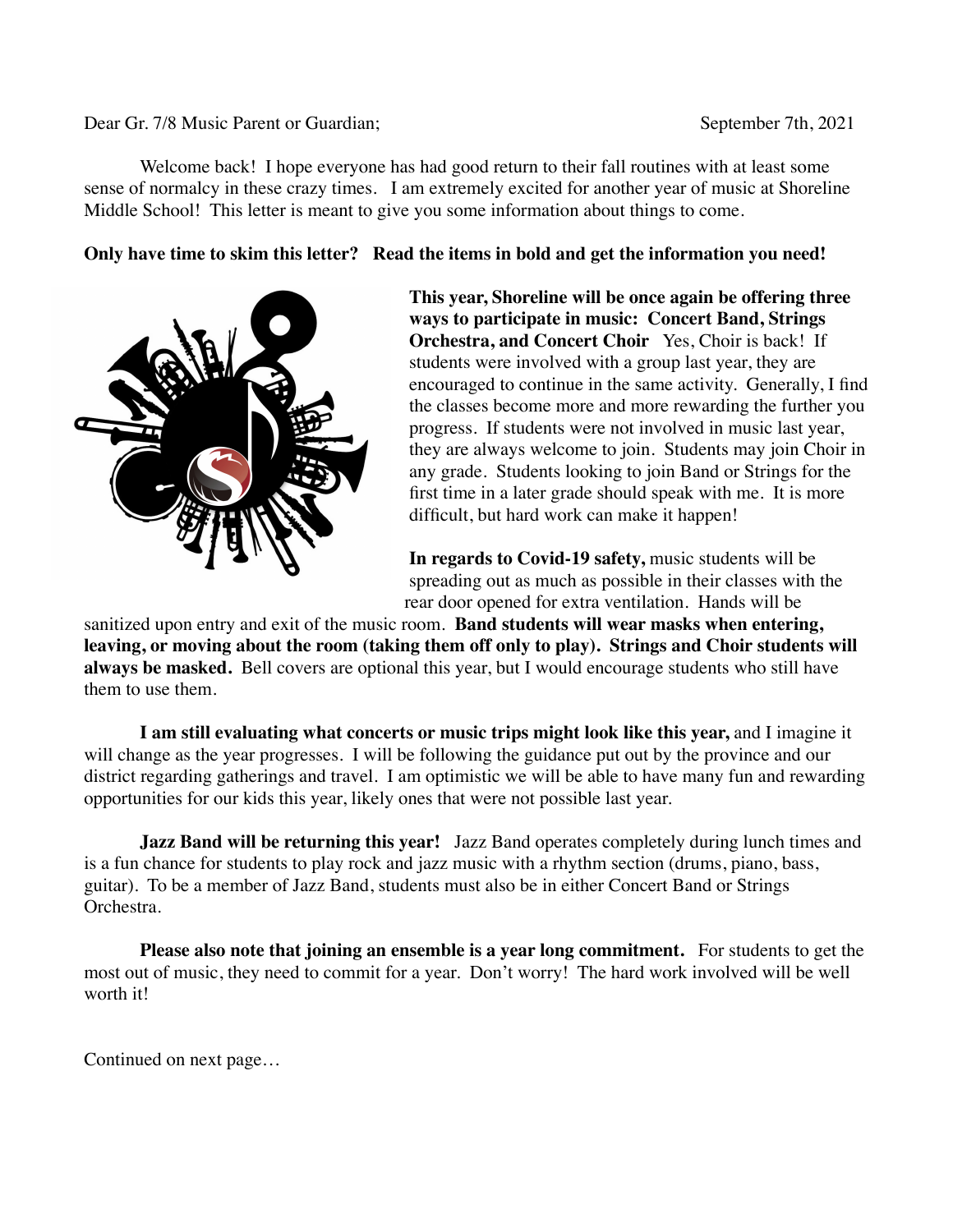**Please note that students are not limited to one ensemble.** These groups all rehearse at different times and do not conflict. Middle school is for exploring and trying as many things as possible. However, if your child is interested in joining several ensembles, please make sure they are aware of the commitment required to not only attend all rehearsals but also practice both instruments at home (approximately 100 minutes a week for each).

**Music classes begin on Tuesday Sept 13th (including morning rehearsals). Instruments are required by Sept 20th at the latest. Earlier is preferred and this will keep your child more involved in classes that week.**

**Rental Night: On Thursday Sept 16th at 5:00 – 7:00 PM** Long and McQuade will be coming to Shoreline with instruments, instrument supplies, and method books. Stop by and pick up everything you need for this year in Shoreline Music!

**No child at Shoreline Middle School will be denied access to this educational opportunity because of inability to pay for an instrument, music book, etc.** Please contact myself, or our principal, Gautam Khosla, if finances are an issue and a solution will be worked out. Your privacy will be respected.

**Gr. 7 Band students will be participating in our Head Start Clinic on Sept 21st and 22nd (Weds/ Thurs) 7:00 - 8:00 PM.** Fully vaccinated professional musicians for every instrument will be coming to Shoreline to give clinics. **Attendance for both nights is mandatory so that no one falls behind. We will be learning A LOT! Please contact Mr. Leeson if you have a conflict with one or both evenings.** Gr. 8 Band students can attend if they would like to receive extra help or (with Mr. Leeson's permission) would like to assist clinicians.

If you have any questions or concerns, don't hesitate to contact me at Shoreline Middle School @ (250) 598-4589 or cleeson@sd61learn.ca if you have any questions or concerns.



Please don't forget to check our website for schedules, dates, downloads, links, and news!

# **www.shorelinemusicnews.com**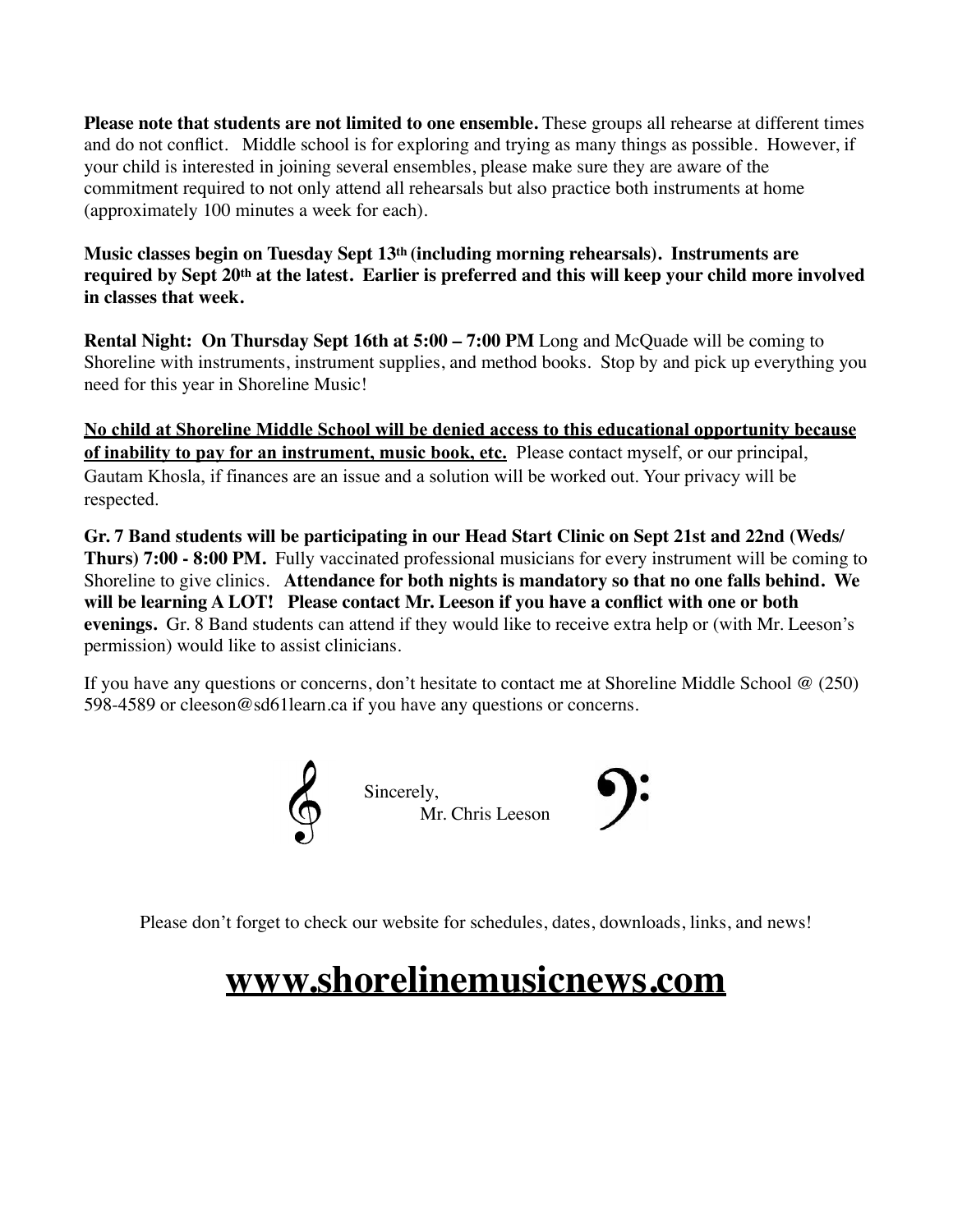# **Shoreline Music 2020/21 Required Equipment:**

(Print this page off and take it to the music store!)

Band and Strings:

- Instrument (Renting recommended, but serious students may want to buy)
- If not already owned, **a folding wire stand** for home practice and the trip.
- Pencil

## Strings:

- **Rosin** appropriate for your instrument.
- Method Book: **Intermediate Strings members will need String Explorer Books 1 and 2** (for appropriate instrument). Book 1 is the book from last year, so most students should already have it. **Advanced Strings need only Strings Explorer Book 2 (same book as last year).**
- **Violin / Viola: Shoulder rest** or VERY THICK sponge and elastic. Please be aware that if students are not able to hold the instrument up properly with a sponge, they may be asked to get a shoulder rest.
- **Cellos: An anchor / cello stop** (It has many names. Basically, we don't want your cello to slide away from you while you're playing it!)
- Optional but Highly Recommended: Chromatic Tuner or Tuner App on phone.

Band:

- Method Book: **Gr. 7 Band members need Measures of Success, Books 1 and 2** for their instrument. Book 1 is the book from last year, so most students should already have it. **Gr. 8 Band members need only Measures of Success Book 2** (same as last year).
- **Percussionists should rent a practice pad and bell kit combo** for home practice.
- Gr. 7/8 Saxes/Clarinets: Please buy a box of number "3" reeds.
- Do not buy number " $1\frac{1}{2}$ " or "2" reeds.
- Brass players: Valve oil (slide oil for trombones).

### **No child at Shoreline Middle School will be denied access to this educational opportunity because of inability to pay. Please contact myself, or our principal, Gautam Khosla, if finances are an issue and a solution will be worked out. Your privacy will be respected.**

REMINDER: Please do not rent an instrument different from the previous year without approval from Mr. Leeson. Do not rent a bass, guitar, or drum set for Jazz Band practice unless Mr. Leeson has confirmed that your child will be playing it.